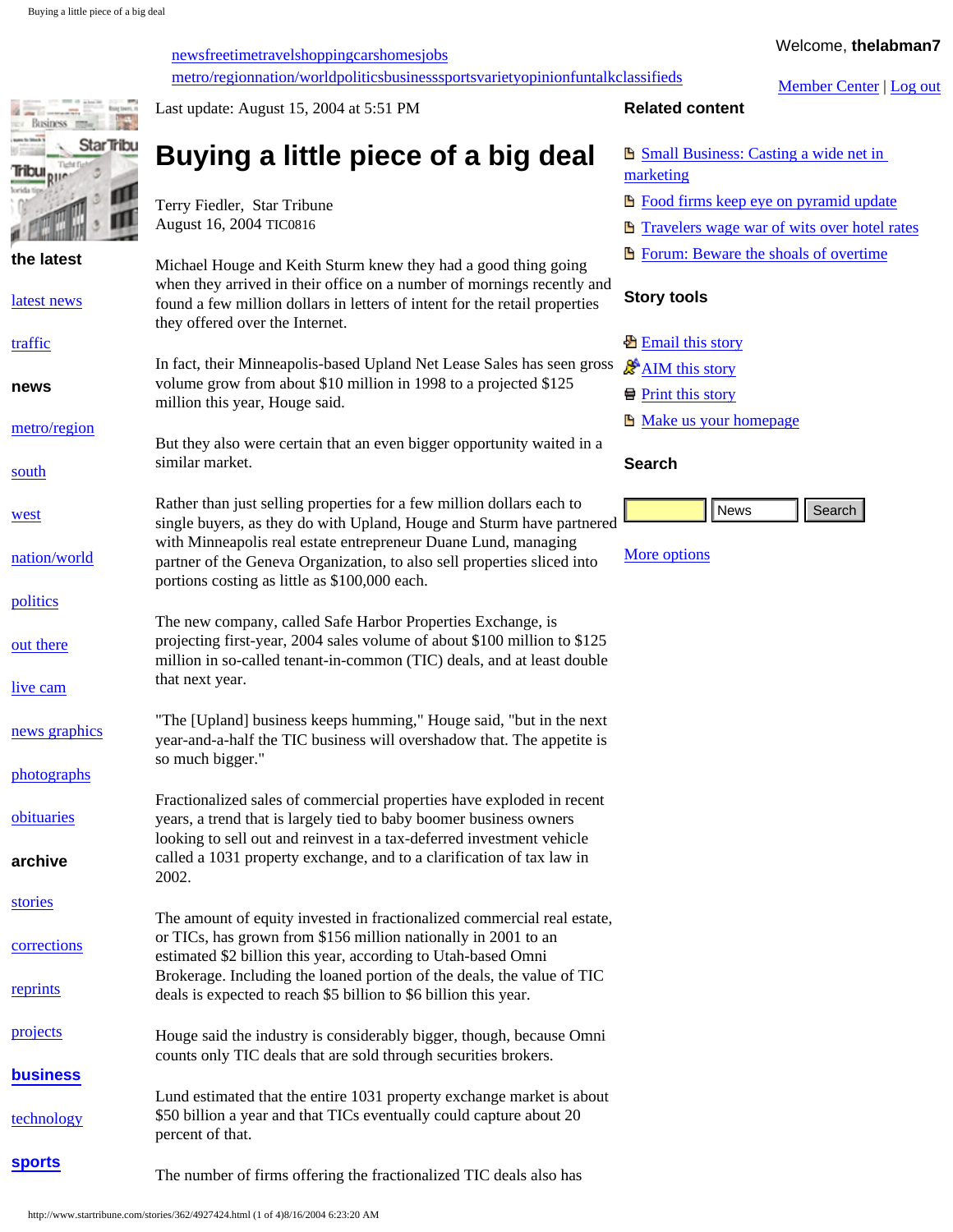Buying a little piece of a big deal

| gophers        | jumped, from nine in 2001 to more than 35 nationally this year,<br>according to industry estimates. Among the pioneers in the TIC industry<br>is St. Paul-based AEI Capital Corp.                                          |
|----------------|----------------------------------------------------------------------------------------------------------------------------------------------------------------------------------------------------------------------------|
| <u>lynx</u>    |                                                                                                                                                                                                                            |
| twins          | Given the influx of new firms, AEI Executive Vice President Rick<br>Vitale cautioned that some will honor their fiduciary responsibilities,<br>but that others will act simply as "property flippers."                     |
| vikings        |                                                                                                                                                                                                                            |
| wild           | "There are opportunistic groups involved in this industry only because<br>they can be," Vitale said.                                                                                                                       |
| wolves         | TICs usually go hand-in-hand with 1031 property exchanges, which<br>allow investors who've sold commercial properties, whether farms or                                                                                    |
| high schools   | stores or apartment buildings, to reinvest the proceeds tax-free in other<br>commercial properties.                                                                                                                        |
| outdoors       | Investors have 45 days to identify three potential replacement properties<br>and 180 days in total to seal a deal that reinvests all of their proceeds. A                                                                  |
| variety        | third-party intermediary is also required to hold the money in trust until<br>the deal closes.                                                                                                                             |
| books          |                                                                                                                                                                                                                            |
| taste          | Those choosing the 1031 route can either buy a whole property --<br>Upland offers triple-net lease retail properties, which require tenants to<br>take care of everything from maintenance to taxes -- or they can turn to |
| travel         | TICs and buy a piece of a bigger property.                                                                                                                                                                                 |
| health         | Unlike many triple-net properties, which require the buyers to come up<br>with their own financing, TICs are pre-packaged. The investors pay for                                                                           |
| faith & values | their share and usually are promised returns of 7 to 10 percent annually,<br>along with benefits such as depreciation and appreciation of the<br>property, without much continuing effort on their part.                   |
| horoscopes     |                                                                                                                                                                                                                            |
| freetime       | H. Thomas Dunck, Midwest regional manager in Chicago for<br>Investment Property Exchange Services Inc., a 1031 intermediary firm,<br>said most people had to actively manage their previous properties and                 |
| mindworks      | they often are happy to take an easier role with a property exchange.                                                                                                                                                      |
| movies         | "Baby Boomers are now getting closer to retirement age and they want<br>to avoid the infamous '3 Ts' -- tenants, toilets and trash," Dunck said.                                                                           |
| <u>tv</u>      | "They want something a little more passive, an armchair type of<br>investment."                                                                                                                                            |
| music          | The biggest advantages of TICs is that they allow investors with just a<br>few hundred thousand dollars to defer capital gains taxes and get steady                                                                        |
| dining         | returns with a piece of a big, stable property, said Safe Harbor's Houge.<br>Otherwise, they might be forced to buy a bargain-basement property to                                                                         |
| onstage        | get the tax break, or maybe just be shut out altogether.                                                                                                                                                                   |
| opinion        | TICs also allow wealthier investors to diversify their holdings in several<br>properties.                                                                                                                                  |
| editorial      | Safe Harbor's principals retain equity in each deal in lieu of most fees.<br>"We have skin in the game," Houge said.                                                                                                       |
| commentary     | Internet sales model                                                                                                                                                                                                       |
| <u>letters</u> | Safe Harbor blends the financial acumen and property procurement                                                                                                                                                           |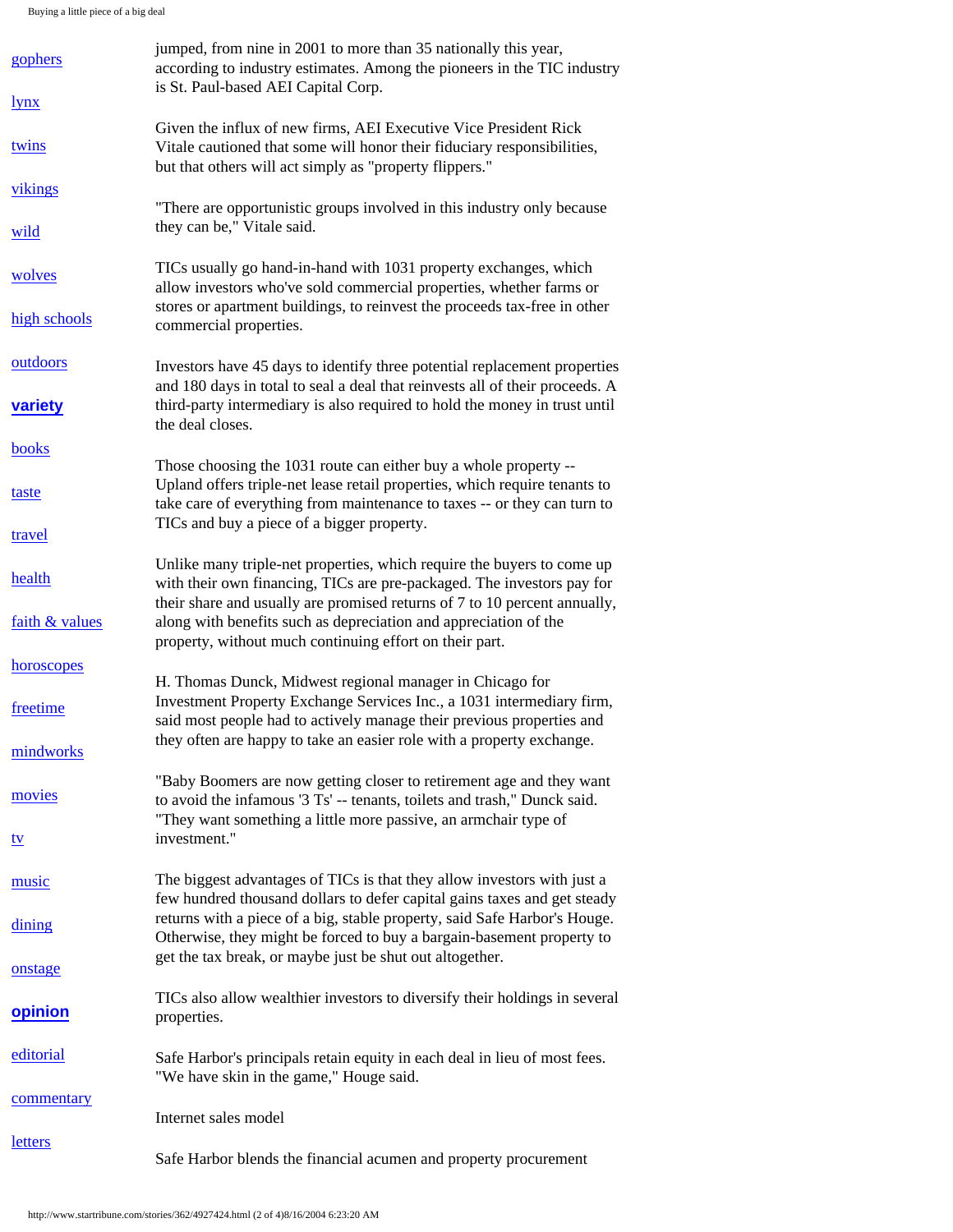Buying a little piece of a big deal

| columnists                                           | skills of Lund with the sales and marketing and Internet knowledge of<br>Houge and Sturm.                                                                                                                                                                                                            |  |
|------------------------------------------------------|------------------------------------------------------------------------------------------------------------------------------------------------------------------------------------------------------------------------------------------------------------------------------------------------------|--|
| fun & games                                          |                                                                                                                                                                                                                                                                                                      |  |
| comics                                               | Among other positions, Lund was founding shareholder and a senior<br>executive of the New York Stock Exchange-traded real estate<br>investment trust First Industrial Realty Trust, which was involved in                                                                                            |  |
| crossword                                            | \$800 million in real estate acquisitions. His Geneva Organization also<br>offers TIC investments outside of Safe Harbor.                                                                                                                                                                            |  |
| talk                                                 | Houge and Sturm have been buying and selling Kentucky Fried<br>Chicken, Walgreens, Blockbuster and other retail outlets in the Midwest                                                                                                                                                               |  |
| news talk                                            | since the early '90s.                                                                                                                                                                                                                                                                                |  |
| sports talk                                          | They began to focus on an Internet sales model soon after they started<br>Upland. It offers detailed deal information to time-pressured 1031<br>investors, who can do everything online up to a letter of intent.                                                                                    |  |
| loose talk                                           |                                                                                                                                                                                                                                                                                                      |  |
| classifieds                                          | Upland broadcasts about 5,000 e-mails to a network of brokers and<br>investment advisers when it has a new property available. That model is<br>now being applied to Safe Harbor.                                                                                                                    |  |
| ad search                                            |                                                                                                                                                                                                                                                                                                      |  |
| place an ad                                          | Safe Harbor offers several types of real estate, from senior housing to<br>retail complexes to industrial properties and hotels. Investors can mix<br>and match in the fashion of a mutual fund, Lund said.                                                                                          |  |
| help                                                 |                                                                                                                                                                                                                                                                                                      |  |
| registration center                                  | The variety of offerings is unusual in the TIC market, as is Safe<br>Harbor's focus on selling to brokers rather than securitizing the real<br>estate and selling it through broker-dealers. Even though it is selling its<br>TIC shares as real estate, Safe Harbor makes a point of complying with |  |
| contact us                                           | securities rules. Houge calls it a "belt and suspenders approach."                                                                                                                                                                                                                                   |  |
| feedback                                             | Wendell Maltby, Midwest regional manager of the California-based<br>intermediary Starker Services Inc., said that while Safe Harbor is                                                                                                                                                               |  |
| sitemap                                              | relatively new, Geneva and Upland are well-established brands in the<br>Midwest.                                                                                                                                                                                                                     |  |
| privacy policy                                       |                                                                                                                                                                                                                                                                                                      |  |
| company jobs                                         | Houge said about 25 percent of Safe Harbor's TIC clients are not 1031<br>exchangers, just investors looking for an alternative to the stock market.<br>He added that the percentage of such clients is growing.                                                                                      |  |
| for advertisers                                      | AEI's Vitale emphasized that investors should not let the "tax tail wag                                                                                                                                                                                                                              |  |
| subscribe                                            | the investment dog."                                                                                                                                                                                                                                                                                 |  |
| services                                             | "Everyone loves deferring taxes," Vitale said, "but in any TIC<br>transaction you are engaging in a commercial real estate transaction and                                                                                                                                                           |  |
| stribmail                                            | you have to make sure you have found real estate consistent with your<br>return objective and your risk tolerance."                                                                                                                                                                                  |  |
| news to go                                           | Houge said that even in the current go-go TIC market, the goal for Safe<br>Harbor is simply to provide a stable and steady income flow from                                                                                                                                                          |  |
| classroom newspapersprimarily Midwestern properties. |                                                                                                                                                                                                                                                                                                      |  |
| maps                                                 | "We are not doing turnaround deals or swinging for the fences," he said.                                                                                                                                                                                                                             |  |

*Terry Fiedler is at [tfiedler@startribune.com.](mailto:tfiedler@startribune.com)*

# **[Return to top](#page-0-0)**